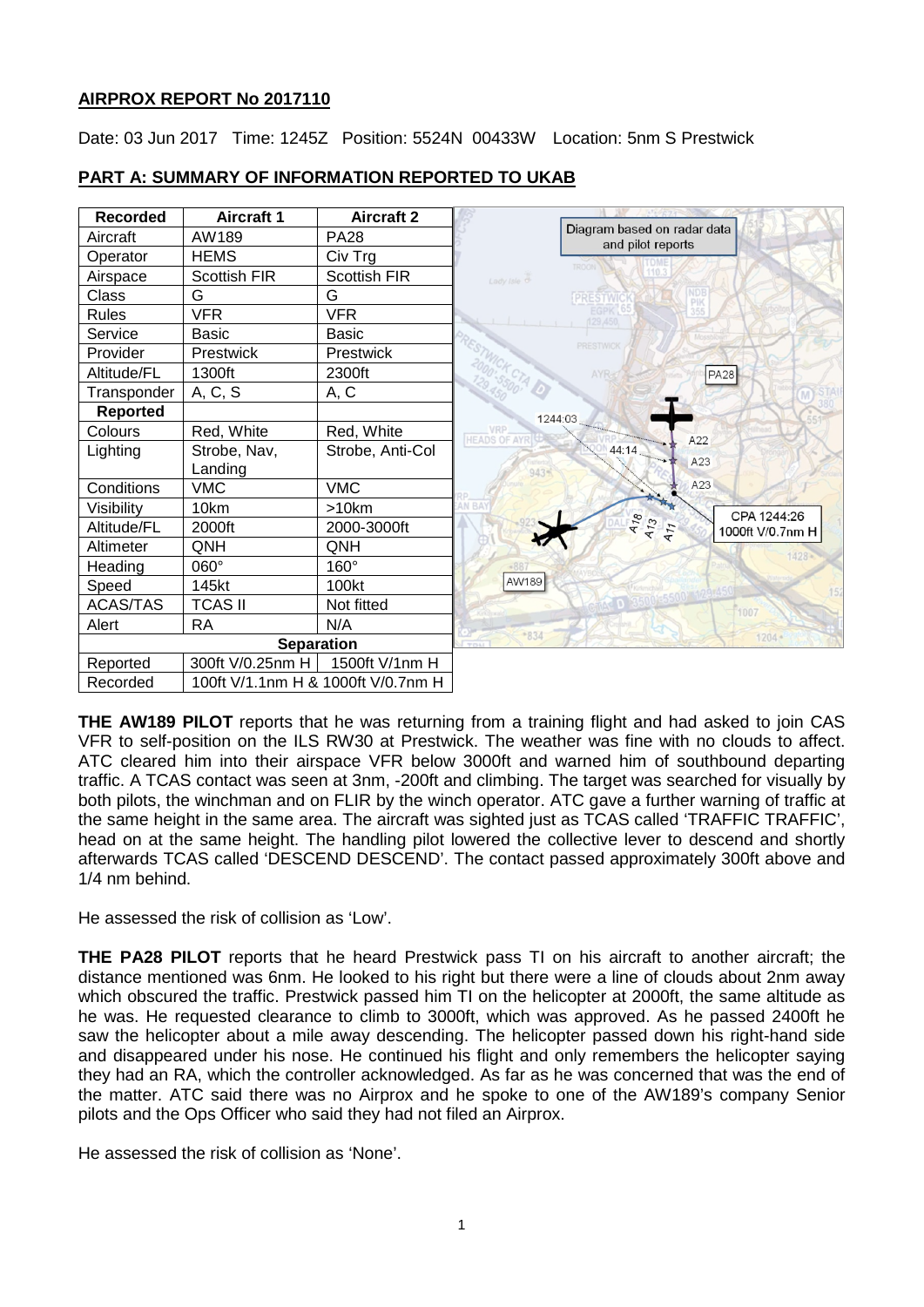**THE PRESTWICK CONTROLLER** reports that the AW189 pilot called at 2000ft VFR approximately 10nm SSW of Prestwick wishing to self-position VFR for an ILS to RW30 for a 10nm final. The Prestwick QNH, conspicuity code and clearance to enter CAS not above 3000ft on track was given. The PA28 had departed RW21 to the SW with a clearance to leave CAS not above 2000ft VFR on track. Therefore as he had an arrival from, and a departure to, the SW relevant TI was given and updated until the AW189 reported the PA28 in sight. The PA28 pilot was then advised of this. Shortly afterwards the AW189 pilot advised of a TCAS TA and reported the PA28 in sight. The PA28 was then advised of this. Shortly afterwards the AW189 pilot advised of a TCAS RA descending, which he acknowledged. Then the AW189 pilot advised clear, which he also acknowledged.

#### **Factual Background**

The weather at Prestwick was recorded as follows:

METAR EGPK 031220Z 29009KT 9999 FEW012 SCT025CB 16/10 Q1010 METAR EGPK 031250Z 27009KT 9999 FEW020 FEW025CB 16/09 Q1010

#### **Analysis and Investigation**

#### **UKAB Secretariat**

The AW189 and PA28 pilots shared an equal responsibility for collision avoidance and not to operate in such proximity to other aircraft as to create a collision hazard<sup>[1](#page-1-0)</sup>. If the incident geometry is considered as converging then the PA[2](#page-1-1)8 pilot was required to give way to the AW189<sup>2</sup>.

Both aircraft were provided with TI on the other aircraft by Prestwick. The radar replay shows the PA28 starting to climb shortly before the AW189 turns and descends. Figure 1 shows the point when the AW189 has descended 200ft, in accordance with the TCAS RA, and starts to turn; at this point the PA28 has already started to climb. Prior to the PA28 climbing and the AW189 descending, the separation was 100ft vertically and 1.1nm horizontally, when the AW189 passed through the PA28's 12 o'clock the aircraft were separated by 1000ft vertically and 0.7nm horizontally.



Figure 1: 12:44:11

l

<span id="page-1-0"></span><sup>1</sup> SERA.3205 Proximity.

<span id="page-1-1"></span><sup>2</sup> SERA.3210 Right-of-way (c)(2) Converging.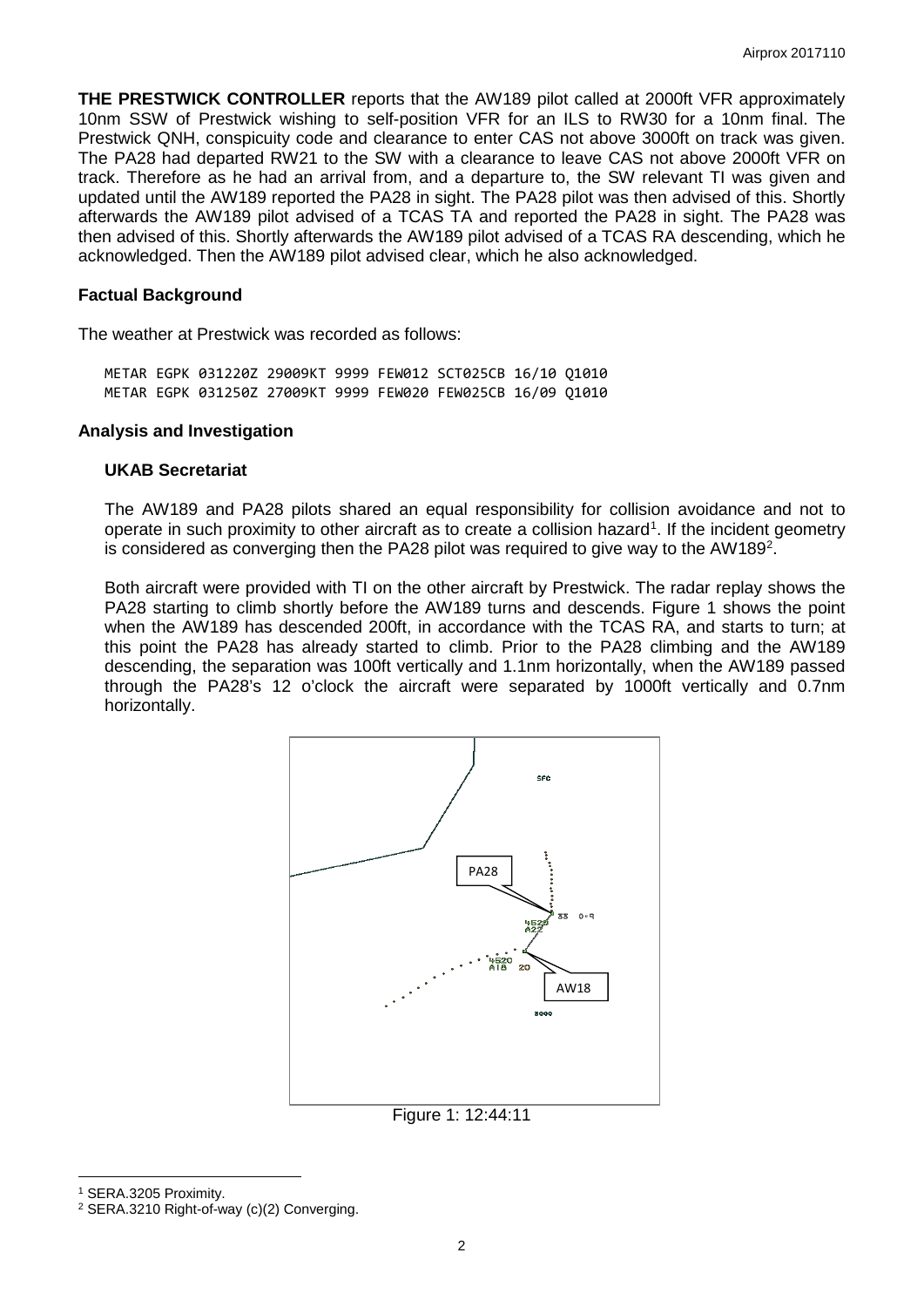### **Summary**

An Airprox was reported when an AW189 and a PA28 flew into proximity at 1245 on Saturday 3 $^{rd}$ June 2017. Both pilots were operating under VFR in VMC, both pilots in receipt of a Basic Service from Prestwick.

### **PART B: SUMMARY OF THE BOARD'S DISCUSSIONS**

Information available consisted of reports from the pilots of both aircraft, transcripts of the relevant RT frequencies, radar photographs/video recordings, reports from the air traffic controllers involved and reports from the appropriate ATC and operating authorities.

The Board first began by discussing the actions of the Prestwick radar controller. Both aircraft were under only a Basic Service but he continued to pass TI to the aircraft until the AW189 pilot reported the PA28 in sight. The Board commended him for his pro-active controlling on becoming aware of a potential conflict, although they cautioned pilots not to rely on such information being passed unless they opted for an appropriate level of service.

The Board then turned to the actions of the AW189 pilot. They agreed that, although he was selfpositioning for an ILS approach, it would probably have been more pertinent to have asked for a Traffic Service, rather than a Basic Service, especially as he would shortly be under a Radar Control Service once he entered the Prestwick Class D airspace. Some members also opined that, with the TI that the AW189 pilot received, and notwithstanding that the PA28 was required to give way to him, he could have done more, earlier, to alter his route or altitude and avoid the PA28 that he knew was converging at a similar height, rather than simply increase his lookout. In this respect, the Board opined that TCAS indications enhanced pilots' situational awareness and, outside Controlled Airspace, afforded them the opportunity to autonomously change their tactical plan rather than carrying on and flying into confliction.

The Board then looked at the actions of the PA28 pilot. They noted that the PA28 was inside the Prestwick Class D airspace when the TI was originally passed, and therefore technically separated from the AW189 outside controlled airspace. Notwithstanding, the Board noted that, under the rules of the air, the PA28 pilot was required to give way to the AW189, which he did by climbing as he was leaving controlled airspace. The Board agreed that the PA28 pilot had been sufficiently proactive to ensure that sufficient separation was achieved by CPA.

The Board then considered the cause and risk of the incident. Members noted that the PA28 pilot had appropriately climbed to ensure sufficient separation from the AW189, and that the AW189 pilot had manoeuvred as soon as he had sighted the PA28 at about 1nm. The Board agreed that this reflected normal procedures, safety standards and parameters in Class G airspace, and that the incident was therefore probably best described as simply a conflict in Class G airspace. Accordingly, the Board assessed the risk as Category E.

### **PART C: ASSESSMENT OF CAUSE AND RISK**

Cause: A conflict in Class G.

Degree of Risk: E.

l

Safety Barrier Assessment<sup>[3](#page-2-0)</sup>

In assessing the effectiveness of the safety barriers associated with this incident, the Board concluded that the key factors had been that:

<span id="page-2-0"></span><sup>&</sup>lt;sup>3</sup> The UK Airprox Board scheme for assessing the Availability, Functionality and Effectiveness of safety barriers can be found on the [UKAB Website.](http://www.airproxboard.org.uk/Learn-more/Airprox-Barrier-Assessment/)